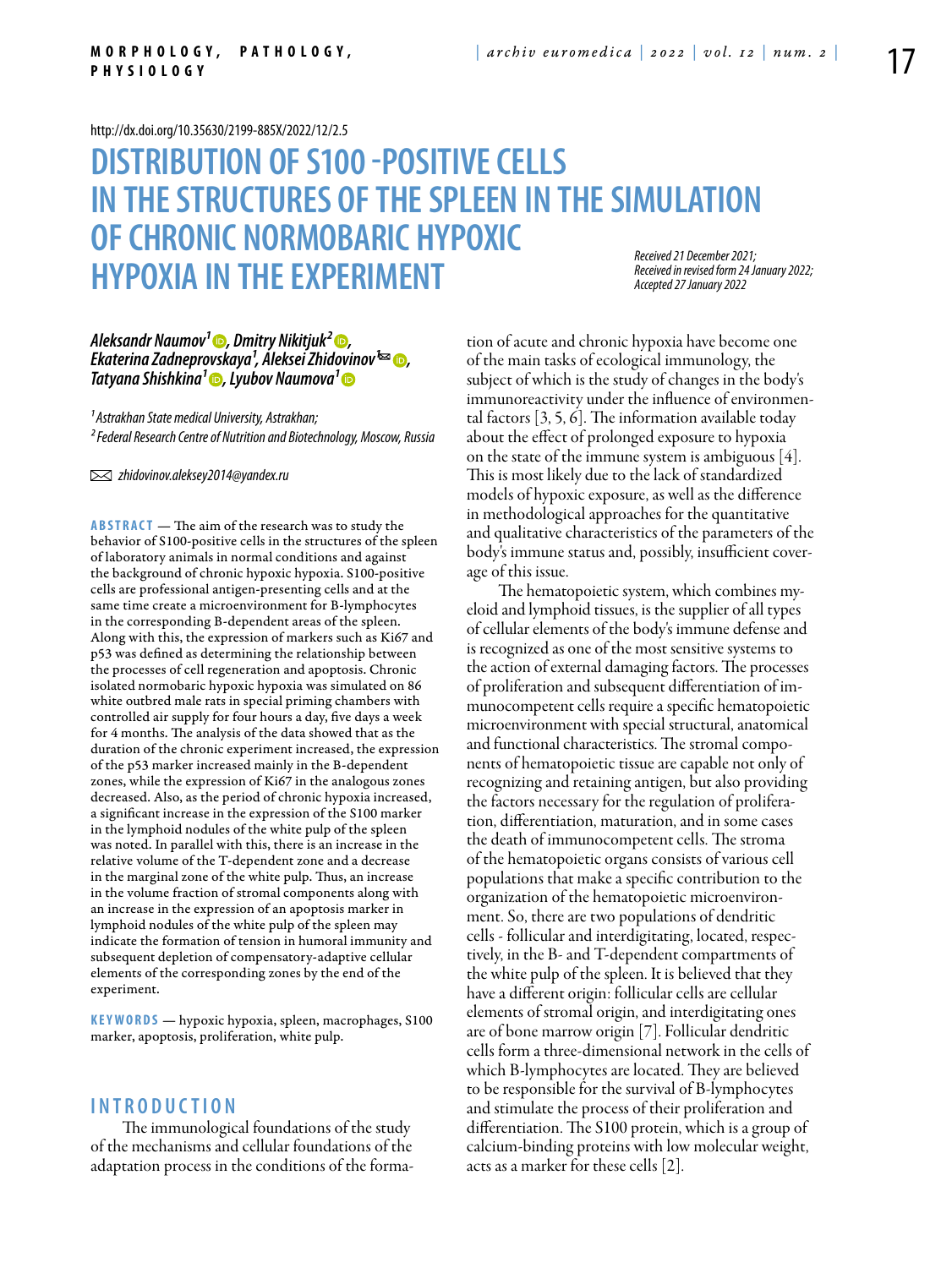# **MATERIALS AND METHODS**

Modeling of chronic normobaric hypoxic hypoxia was performed on 86 white outbred male rats. The animals were kept in the appropriate rooms of the vivarium, where they were cared for in accordance with the rules and regulations for handling laboratory animals [8]. The experiment was carried out in accordance with the standards of the Declaration of Helsinki (2000). Removal of animals from the experiment was carried out by decapitation under chloroform anesthesia in accordance with the Rules of laboratory practice in the Russian Federation (order of the Ministry of Health of the Russian Federation of June 19, 2003 No. 267), in accordance with the International Recommendations for Biomedical Research Using Animals (1985), and also in accordance with the regulations of the law "On the protection of animals from cruelty" [1]. The model of normobaric hypoxia was reproduced using special priming chambers manufactured at the F.F. Erisman Moscow Institute of Occupational Diseases and Occupational Hygiene (Russia) with a volume of 200 liters with a controlled composition of the air-gas mixture. An "Ankat" gas analyzer was used as a control device. The animals were kept under experimental conditions for four hours a day for five days a week. In the experimental group, four subgroups were formed in accordance with the duration of the experiment (30, 60, 90 and 120 days). A control group was also allocated ( $n = 14$ ). Animals of the control group were placed in the chamber in a similar time regime, but with the usual air composition. We studied histological sections, stained with hematoxylin and eosin, according to Van Gieson for connective tissue. For immunohistochemical studies, paraffin histological sections were prepared on a LEICA RM 2255 microtome (Germany) with a thickness of  $4 \mu$ m and stained using a Leica Microsystems Bond™ immunohistostainer (Germany). The following panel of monoclonal antibodies was used as primary: Ki-67 (Ready-to-Use, clone Mib 1, Daco, Denmark); P53 (Ready-to-Use, clone 7JUL, Leica Biosystems Bond™, Germany); S100 (Ready-to-Use, clone 4C4.9, Diagnostic Biosystems, The Netherlands).

An indirect streptavidin-biotin detection system Leica BOND (Novocastra™, Germany) was used for staining. The specificity of the reaction was assessed by staining sections without primary antibodies. The study and visualization of the preparations was carried out using a Zeiss Axio Scope A1 microscope (Germany) and a Leica Aperio CS2 digital slide scanner with specialized software for controlling the settings and image capture.

To assess the results of the immunohistochemical reaction, the expression indices of S100 and P53

were calculated as a percentage per 1000 cells (or their nuclei for Ki-67) in 10 randomly selected fields of view (magnification of the microscope ×400). Moderate and pronounced immunohistochemical staining was taken into account.

## **R e s ult s a n d D iscu s si o n**

The analyze of preparations from the control group stained with hematoxylin and eosin in animals showed that the spleen has a characteristic structure of the parenchymal organ, covered with a capsule of dense fibrous connective tissue, in which smooth myocytes, individual or lying in groups, are observed. Connective tissue trabeculae extend from the capsule into the organ, and two morphofunctional compartments are clearly delimited from each other — white and red pulp, the ratio of which relative to each other was  $26$ ,  $39 \pm 1.02\%$  and  $73.61 \pm 0.86\%$ . Clear boundaries are determined between the compartments; in the compartments themselves, a different density of arrangement of cellular elements is revealed. In the composition of the white pulp, two main areas of B-dependent zones are revealed — the germinal center and the mantle of the lymphoid nodule; as well as the periarterial lymphoid sheath — the T-dependent zone. A marginal zone is located along the periphery of the white pulp, which passes into the red pulp and differs from the latter also in the density of the population of cellular elements. The relative area of the B-dependent zone was about a third of the entire area of the white pulp  $-32.84 \pm 0.92\%$ , half of the area was occupied by the marginal zone — about  $51.36 \pm 1.04$ %, and the rest fell on the T-dependent zone — about  $15.8 \pm 0.82\%$ . In the red pulp of the spleen of the control group of animals, a significant number of blood vessels with a relatively straight course are determined. In the lumen of the vessels, isolated or small groups of shaped elements are revealed.

Immunohistochemical analysis of the S100 marker content in the structural components of the spleen in the control group of animals showed the predominant localization of the studied marker in the white pulp in the B-dependent zone; we did not find S100-positive cells in the T-dependent periarterial sheath (Fig. 1a).

The analyze of preparations stained with hematoxylin and eosin obtained from the group of animals of stimulated hypoxic normobaric hypoxia revealed certain changes. When the time of the experiment was prolonged, the organ capsule thickened and became fragmented with symptoms of edema. On the part of the trabeculae arising from the stroma of the organ, similar changes were found — thickening due to the phenomena of collagen formation and edema.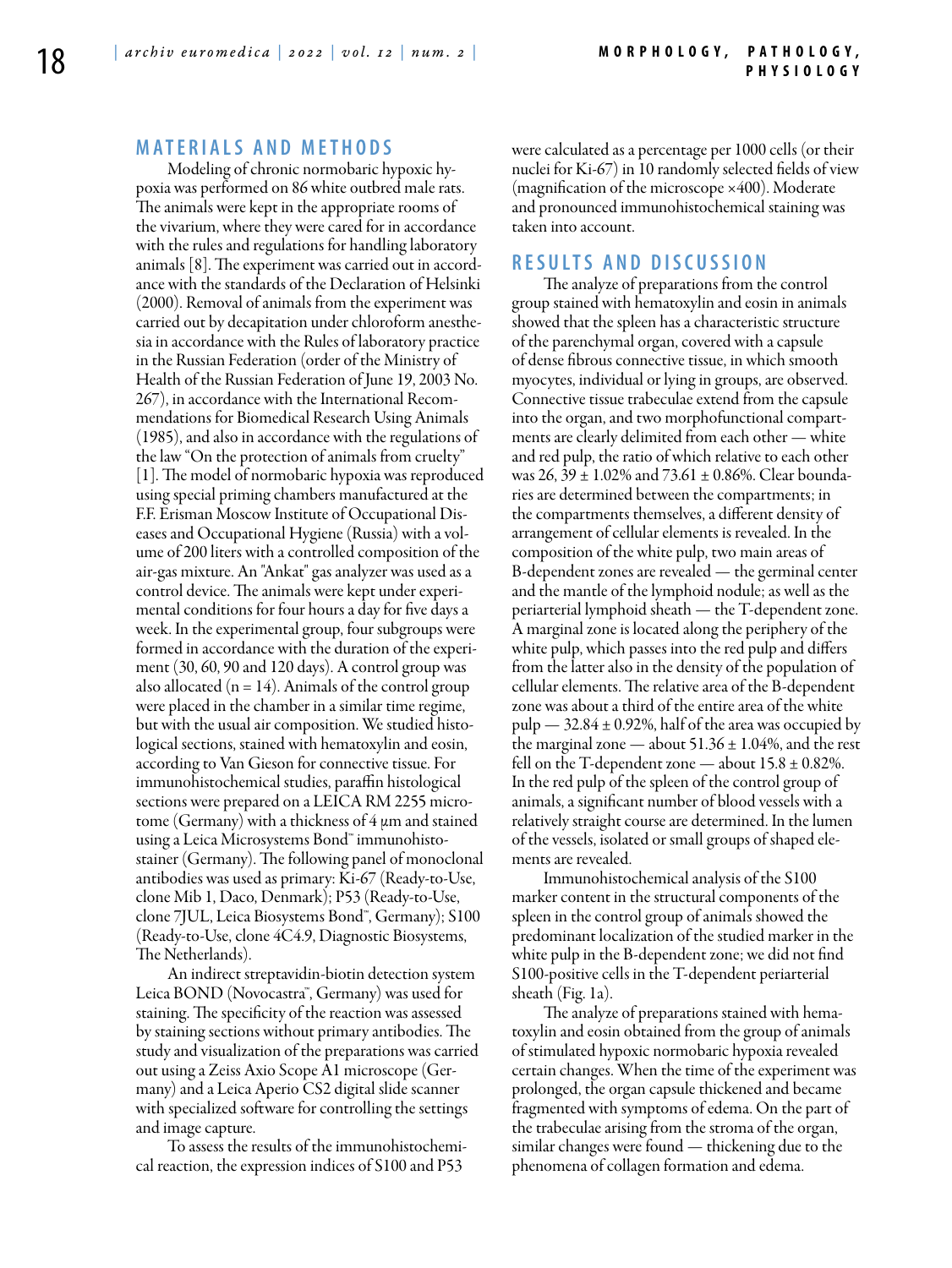

*Fig. 1. Distribution of S100-positive cells in the structures of the white pulp of the spleen in the control group (a), in the group after 60 days of the experiment (b) and after 120 days (c); GS — germinal center, PALS — periarterial lymphoid sheath. Immunohistochemical staining with antibodies to the S100 follicular dendritic cell marker. Indirect streptavidin-biotin detection system. Zoom ×400*

In the subgroup of animals exposed to isolated hypoxic hypoxia, there is an increase in the total volume of the white pulp by the end of the third month of the experiment to  $36.03 \pm 0.82$ , after which, by the end of 120 days of the experimental exposure, a decrease in the volume of the white pulp was revealed in comparison with the previous period and control and amounted to  $23.4 \pm 0.76\%$  (Table 1).

the volume of the periarterial sheath gradually increased, while the marginal zone not only decreased in volume, but also the number of cellular elements in it decreased. So, by the  $90<sup>th</sup>$  day of the experiment, the T-dependent zone increased by 6.52%, and by the  $120<sup>th</sup>$  day, more than three times relative to the control values. Also, the volume of the marginal zone by the end of the 4<sup>th</sup> month of the experiment

*Table 1. The relative area of the structural components of the white pulp of the spleen in the control group and the group exposed to chronic normobaric hypoxic hypoxia*

| Duration of the experiment | B-dependent zone  | T-dependent zone   | Marginal zone      |
|----------------------------|-------------------|--------------------|--------------------|
| Control                    | $32,84 \pm 0.92$  | $15,8 \pm 0.82$    | $51,36 \pm 1,04$   |
| 30 days                    | $39.6 \pm 1.2*$   | $17,44 \pm 1,08$   | $42,96 \pm 0.83*$  |
| 60 days                    | $47,41 \pm 0,95*$ | $20.7 \pm 0.74*$   | $31,89 \pm 0.7*$   |
| 90 days                    | $52,7 \pm 1,07$ * | $22,32 \pm 0,82^*$ | $24,98 \pm 0,88$ * |
| 120 days                   | $35,42 \pm 0,74$  | $48,63 \pm 0.97*$  | $15,95 \pm 0.67$   |

*Note: \* — statistically significant differences compared with the control group (p <0.05)*

In the composition of the white pulp, changes were also determined from the side of its components. So, the main changes affected the lymphoid follicles: there was a gradual increase in their volume in the structure of the white pulp up to 90 days to 52.7  $\pm$  1.07%, after which, by the 120<sup>th</sup> day of the experiment, a sharp decrease to  $35.42 \pm 0.74$ %. In the lymphoid nodule itself, the ratio of zones changed in favor of an increase in the volume of germinal centers and a relative decrease in cellular elements in the entire B-dependent zone.

As for the T-dependent and marginal zones, as the duration of the chronic hypoxic state increased, decreased by more than three times and amounted to  $15.95 \pm 0.67\%$ .

The analyze of distribution of the marker of follicular dendritic cells S100 revealed that in the setting of chronic hypoxic hypoxia there was an increase in the number of S100-positive cells in the structures of the white pulp, especially by 90 and 120 days of the exposure. A statistically significant increase in S100-positive cells in the areas of the white pulp occurs in the germinal center of the lymphoid nodule. As for the proliferation marker Ki-67, we observed an increase in lymphoid nodules within two months of modeling chronic hypoxia, after which a significant decrease in